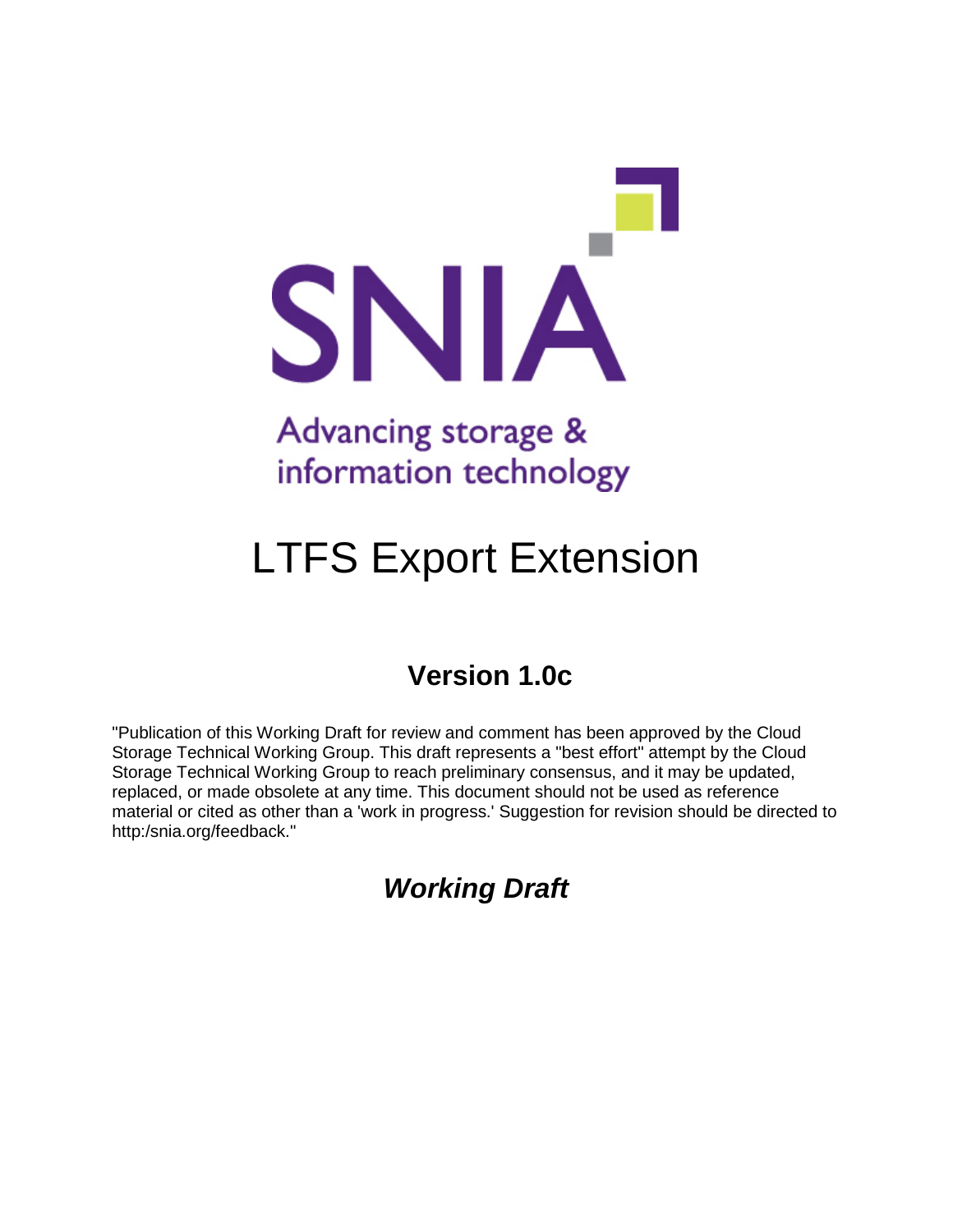| Date       | <b>Version</b>   | Β۷              | <b>Comments</b>                                                  |
|------------|------------------|-----------------|------------------------------------------------------------------|
| 2013-10-15 | 1.0a             | LTFS TWG        | Formal extension created based on draft TWG<br>working document. |
| 2013-10-29 | 1.0 <sub>b</sub> | LTFS TWG        | Minor fixes, clarified header and extended metadata              |
| 2013-11-11 | 1.0c             | <b>LTFS TWG</b> | Edits from November Technical Symposium                          |

#### **Revision History**

The SNIA hereby grants permission for individuals to use this document for personal use only, and for corporations and other business entities to use this document for internal use only (including internal copying, distribution, and display) provided that:

- Any text, diagram, chart, table, or definition reproduced shall be reproduced in its entirety with no alteration, and,
- Any document, printed or electronic, in which material from this document (or any portion hereof) is reproduced shall acknowledge the SNIA copyright on that material, and shall credit the SNIA for granting permission for its reuse.

Other than as explicitly provided above, you may not make any commercial use of this document, sell any excerpt or this entire document, or distribute this document to third parties. All rights not explicitly granted are expressly reserved to SNIA.

Permission to use this document for purposes other than those enumerated above may be requested by e-mailing tcmd@snia.org. Please include the identity of the requesting individual and/or company and a brief description of the purpose, nature, and scope of the requested use.

Copyright © 2013 Storage Networking Industry Association.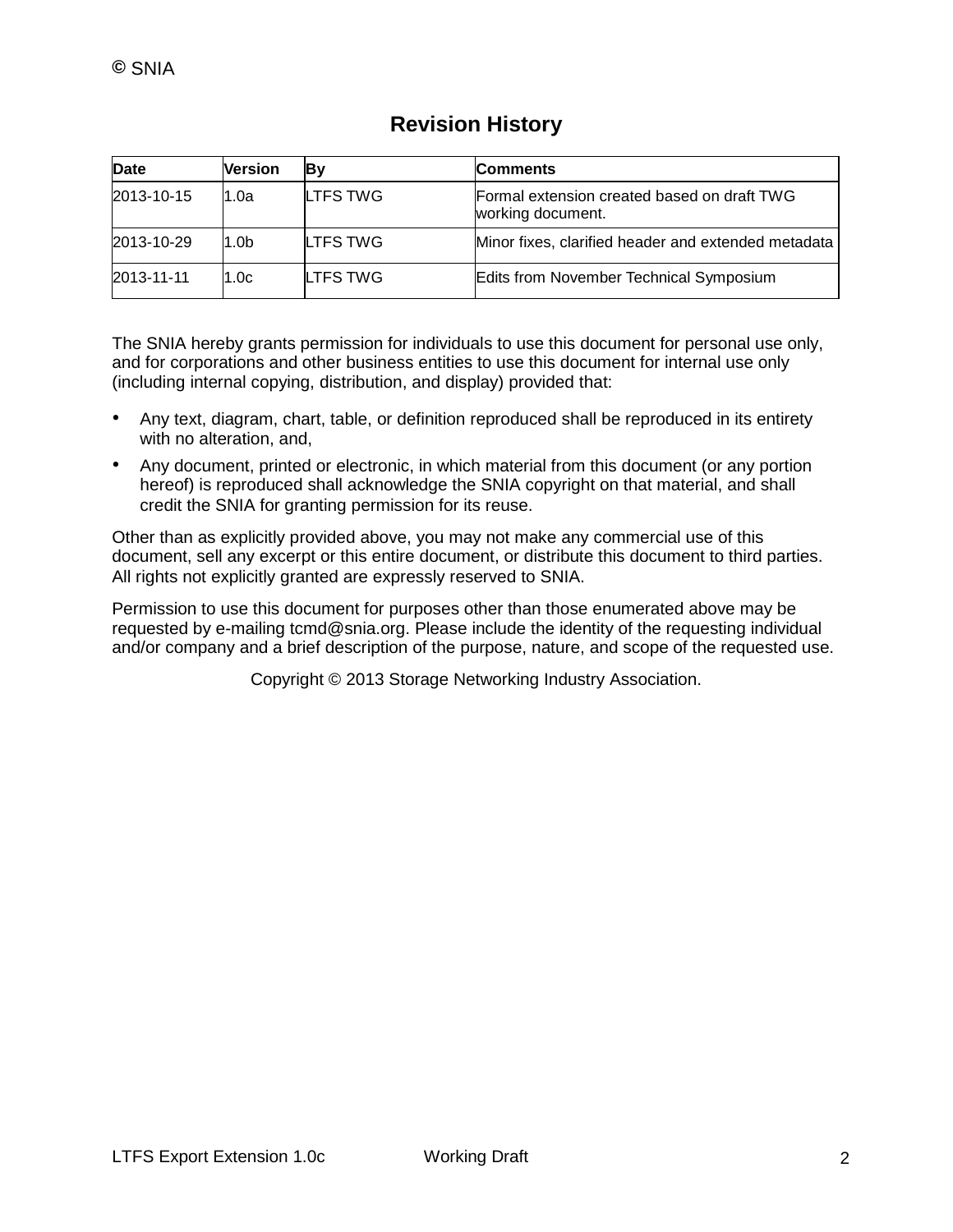## **LTFS Export Extension**

#### **Overview**

LTFS provides a cost-effective and time efficient approach to bulk loading and transfer of large quantities of stored cloud data. The LTFS Export Extension standardizes how LTFS tape collections can be accessed through CDMI, and used for bulk data transfers.

#### **Modifications to the CDMI 1.0.2 spec:**

#### **1) Insert new entry into clause 2**

Add referece to LTFS standard

#### **2) Insert new clause "13.9 LTFS Export"**

The Linear Tape File System (LTFS) standard defines an interoperable way to store and exchange files and directories on tape storage devices. LTFS permits files to be stored on a one or more LTFS volumes, providing a single namespace view for arbitary sized files and file collections.

LTFS exports allow a collection of CDMI objects to be stored and retrieved from one or more LTFS volumes. An LTFS volume or set of volumes is first associated with a CDMI container, which instructs the storage system to provide access to the contents of those volumes via CDMI. This is accomplished by specifying a CDMI export for that container. Once a CDMI container is associated with LTFS volumes, the container can be used to access or deserialize the contents of the LTFS volumes, and act as a destination for object creation, copying and serialization via standard CDMI operations.

LTFS exports does not define the underlying mechanisms by which the tapes are accessed, which implemented by various software layers running below the cloud interface layer and above the tape library. This is left to the LTFS library implementations.

#### **13.9.1 Managing Latency in LTFS Exports**

Objects residing on an LTFS export may have significantly higher latency as a consequence of being stored on tape. The CDMI standard provides access to latency information through the cdmi latency provided metadata item (see clause 16.4, Table 121), allowing a client to determine the expected latency for the object before making the request.

If an object has significant latency, the client shall be able to tolerate the specified latency between the issuance of a request headers and body and receiving the response headers and body.

If supported by the server, changing the cdmi\_latency metadata (see clause 16.4, Table 120) associated with one or more objects shall instruct the server to cache the objects in a lower latency location. When the server has cached the data, the cdmi latency provided shall reflect the lower latency of the cache.

cdmi\_latency can be changed for individual objects, for containers (affecting all contained objects that do not have an explicit cdmi\_latency metadata item specified), and for arbitary groups of objects using the CDMI jobs functionality.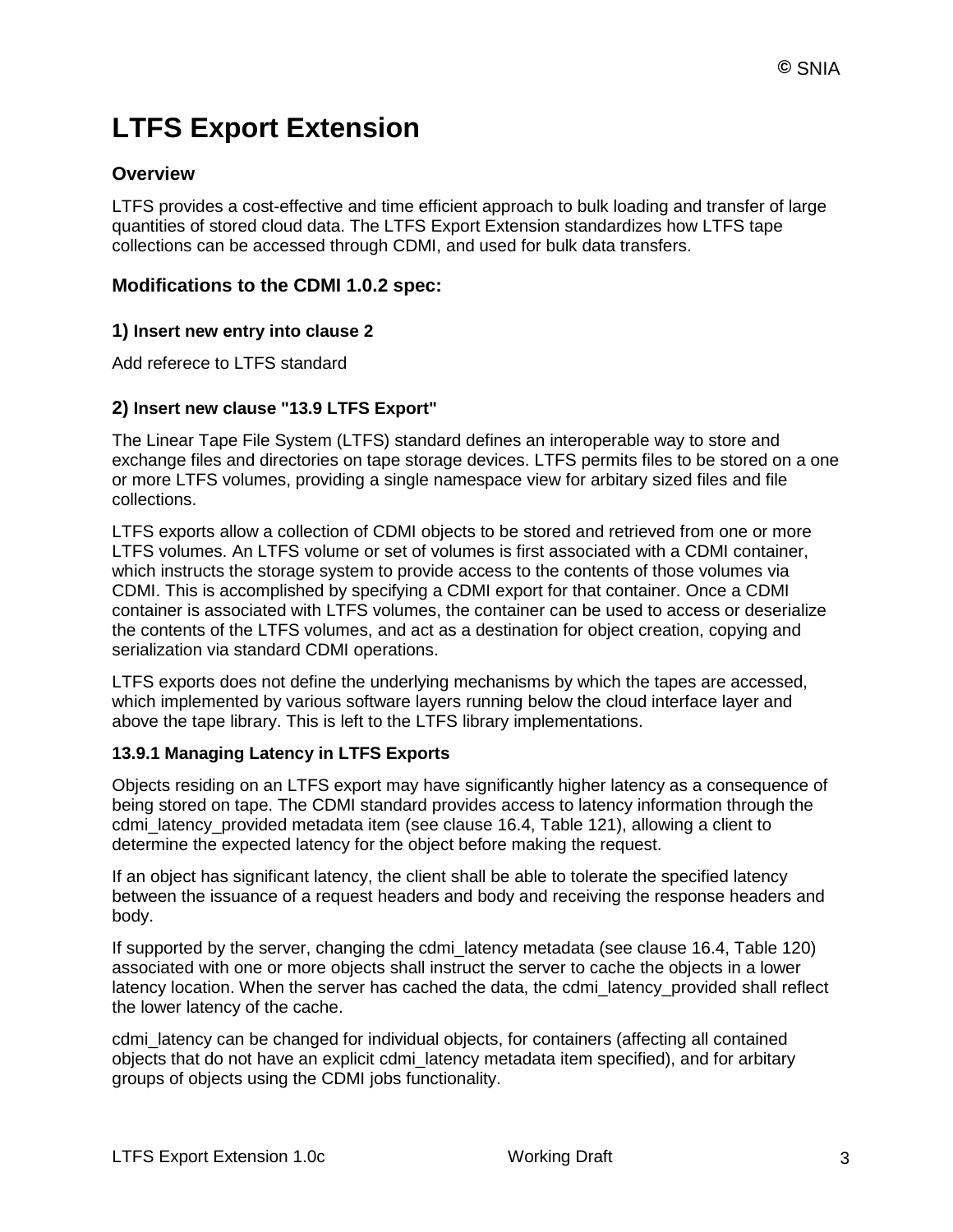If a client intends to wait until objects have lower latency before accessing them, the client may create a CDMI notification queue (see clause 21) to receive notifications of when the provided latency for objects changes. This allows the client to avoid having to poll on the objects.

#### **13.9.2 Associating CDMI Containers and LTFS Volumes**

To attach a container to a set of LTFS volumes, the information identifying the LTFS volumes to be associated is specified as export metadata for the container at container creation time, or by modifying an existing empty container to add the required export metadata.

Required members of the protocol structure for LTFS are

"Itfs\_volume\_uuids". One or more LTFS Volume UUIDs that are to be used for LTFS filesystem access. If the first volume UUID listed has a valid LTFS Transfer Request XML file in the root directory, the storage system shall automatically update the ltfs\_volume\_uuids list to include all LTFS Volume UUIDs referenced in the Transfer Request XML file.

Optional members of the protocol structure for LTFS are

- "Itfs\_manifest". If present and "true", this indicates that a LTFS Transfer Request XML file shall be created. If absent and an LTFS Transfer Request XML files exists on the LTFS volumes, the storage system shall create this metadata item and set it to the value "true".
- "usermap". As described in 13.2. Setting a single user map entry of {"myuser", "<-", "\*"} will map all existing LTFS users to the "myuser" account.
- "groupmap". As described in 13.2. Setting a single group map entry of {"mygroup", "<-", "\*"} will map all existing LTFS groups to the "mygroup" account.
- "domainmap". Uses the same approach described in 13.2. Setting a single domain map entry of {"/cdmi\_domains/mydomain/", "<-", "\*"} will map all domains on the LTFS export to the "cdmi\_domains/mydomain/" CDMI domain.

Example 1: Create a new CDMI container that is associated with four LTFS volumes:

```
PUT /ltfs_exported_container/ HTTP/1.1
X-CDMI-Specification-Version: 1.0.2
Content-Type: application/cdmi-container
Accept: application/cdmi-container
{
    "exports" : {
       "ltfs" : {
          "ltfs_volume_uuids" : [
              "1F912610-3F48-43F3-A53A-D0761B0238DE",
              "0A198010-740E-433B-920F-0CC95CDD0C7F",
              "5573B072-FFF7-408A-A599-3FC383E72DDC",
              "6DECAAD5-9507-4052-876A-F45B1CE1F2AA"
           ],
           "usermap" : {
                {"myuser", "<-", "*"}
           },
           "groupmap" : {
                \{ "mygroup", "<-", "*"}
           },
           "domainmap" : {
                {"/cdmi_domains/mydomain/", "<-", 
"http://sourcecloud.example.com/cdmi_domains/source/"}
```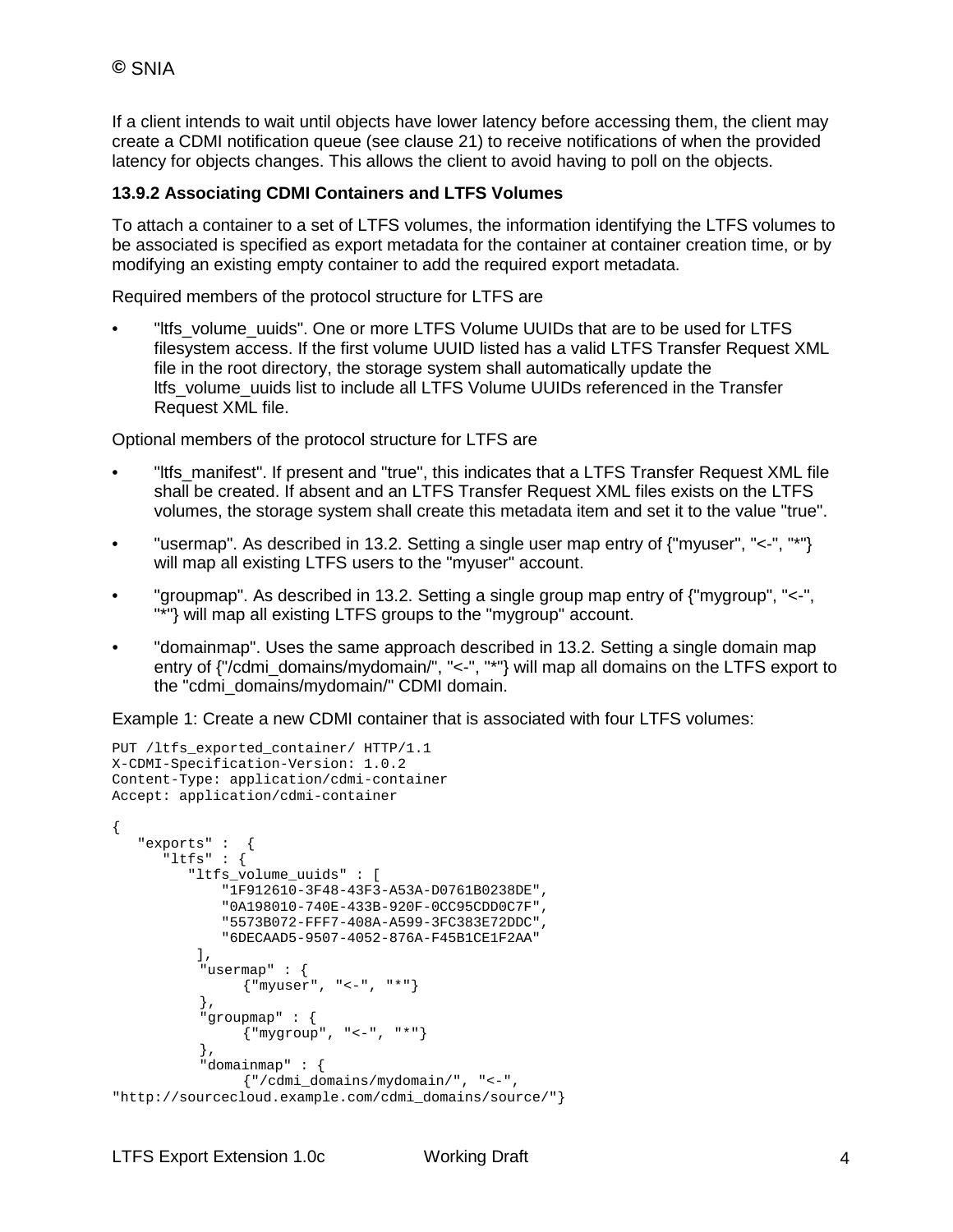```
}
      }
    }
}
```
If all of the requested volume UUIDs are known to the storage system and are accessible, the container PUT will succeed without errors, and all LTFS files and objects stored on the specified volumes will be accessible through the exported container.

The association shall be removed by deleting the container or deleting the export metadata. Deleting the container shall not delete any stored files or objects.

#### **13.9.3 Storing Data Objects on LTFS**

CDMI Data Objects shall be stored as an ordinary LTFS file, with extended attributes as described in 15.5.6 - CDMI Metadata Mapping for LTFS Storage.

For each CDMI data object with an object ID, an LTFS symlink with the name of the object ID that points to the LTFS file corresponding to the data object shall be created in an "/cdmi\_objectid/" directory in the root directory of the LTFS volume. If a data object only has an ID, the LTFS file is stored directly in the "/cdmi\_objectid/" directory.

For example, a data object named "myDataObject" with ID 00007E7F00102E230ED82694DAA975D2 shall be translated into the following files on an LTFS volume:

```
/myDataObject
/cdmi_objectid/00007E7F00102E230ED82694DAA975D2 -> /myDataObject
```
#### **13.9.4 Storing Versioned Data Objects on LTFS**

CDMI Data Objects with versions shall be stored as a collection of LTFS file system items:

- An LTFS symlink to the current version file inside the versioned object directory, and
- An LTFS directory, where the name of the directory is the same as the name of the versioned data object, appended with ".cdmi\_versions". This directory includes the extended attributes as described in 15.5.6 - CDMI Metadata Mapping for LTFS Storage, and
- A file corresponding to each version of the versioned object in the versioned object directory where each file shall be a valid stand-alone object. The naming of the version files is up to the implementation.

For example, a versioned data object named "vObj", with three versions, shall be translated into the following files on an LTFS volume:

```
/vObj -> /vObj.cdmi_versions/vObj;3
/vObj.cdmi_versions/
/vObj.cdmi_versions/vObj;3 
/vObj.cdmi_versions/vObj;2 
/vObj.cdmi_versions/vObj;1
/cdmi_objectid/00007ED90010849414B876867FC196C8 -> /vObj
/cdmi_objectid/00007E7F0010CEC234AD9E3EBFE9531D -> /vObj.cdmi_versions/vObj;3
/cdmi_objectid/00007E7F0010DCECC805FB6D195DDBCB -> /vObj.cdmi_versions/vObj;2
/cdmi_objectid/00007E7F0010128E42D87EE34F5A6560 -> /vObj.cdmi_versions/vObj;1
```
#### **13.9.5 Storing Container Objects on LTFS**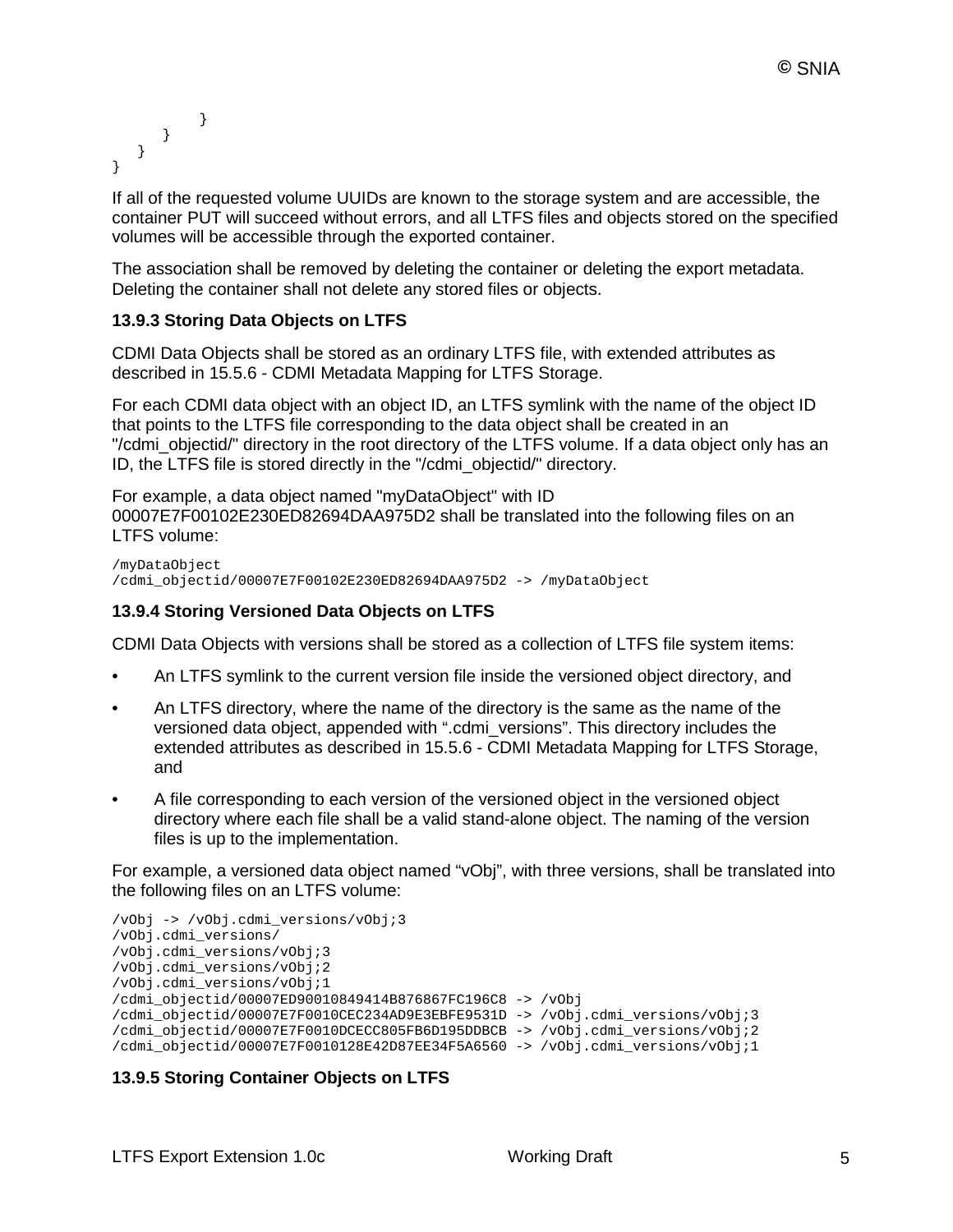CDMI Container Objects shall be stored as an ordinary LTFS directories, with extended attributes as described in 15.5.6 - CDMI Metadata Mapping for LTFS Storage.

For each CDMI container object with an object ID, an LTFS symlink with the name of the object ID that points to the LTFS directory corresponding to the container object shall be created in an "/cdmi\_objectid/" directory in the root directory of the LTFS volume.

For example, a container object named "myContainer" would be translated into the following files on an LTFS volume:

/myContainer/ /cdmi\_objectid/00007E7F00102E230ED82694DAA975D2 -> /myContainer/

#### **13.9.6 Storing Queue Objects on LTFS**

CDMI Queue Objects shall be stored as a collection of LTFS file system items:

- An LTFS file representing the queue object, and
- An LTFS directory, where the name of the directory is the same as the queue object, appended with ".cdmi\_queue". This directory includes the extended attributes as described in 15.5.6 - CDMI Metadata Mapping for LTFS Storage, and
- A file corresponding to each enqueued item in the queue, stored inside the queue object directory, where each enqueued item file has a name based on the queueValue number, and shall have extended attributes as described in the second table, and

For example, a queue object with two enqueued items would be represented in the following files on an LTFS volume:

```
/myQueue
/myQueue.cdmi_queue/
/myQueue.cdmi_queue/0
/myQueue.cdmi_queue/1
/cdmi_objectid/00007E7F0010CEC234AD9E3EBFE9531D -> /myQueue
```
#### **13.9.7 Storing Reference Objects on LTFS**

CDMI Reference Objects shall be stored as an ordinary LTFS symlink.

For example, a reference object named "ref" pointing to a data object named "bar" shall be translated into the following files on an LTFS volume:

```
/bar
/ref -> /bar
```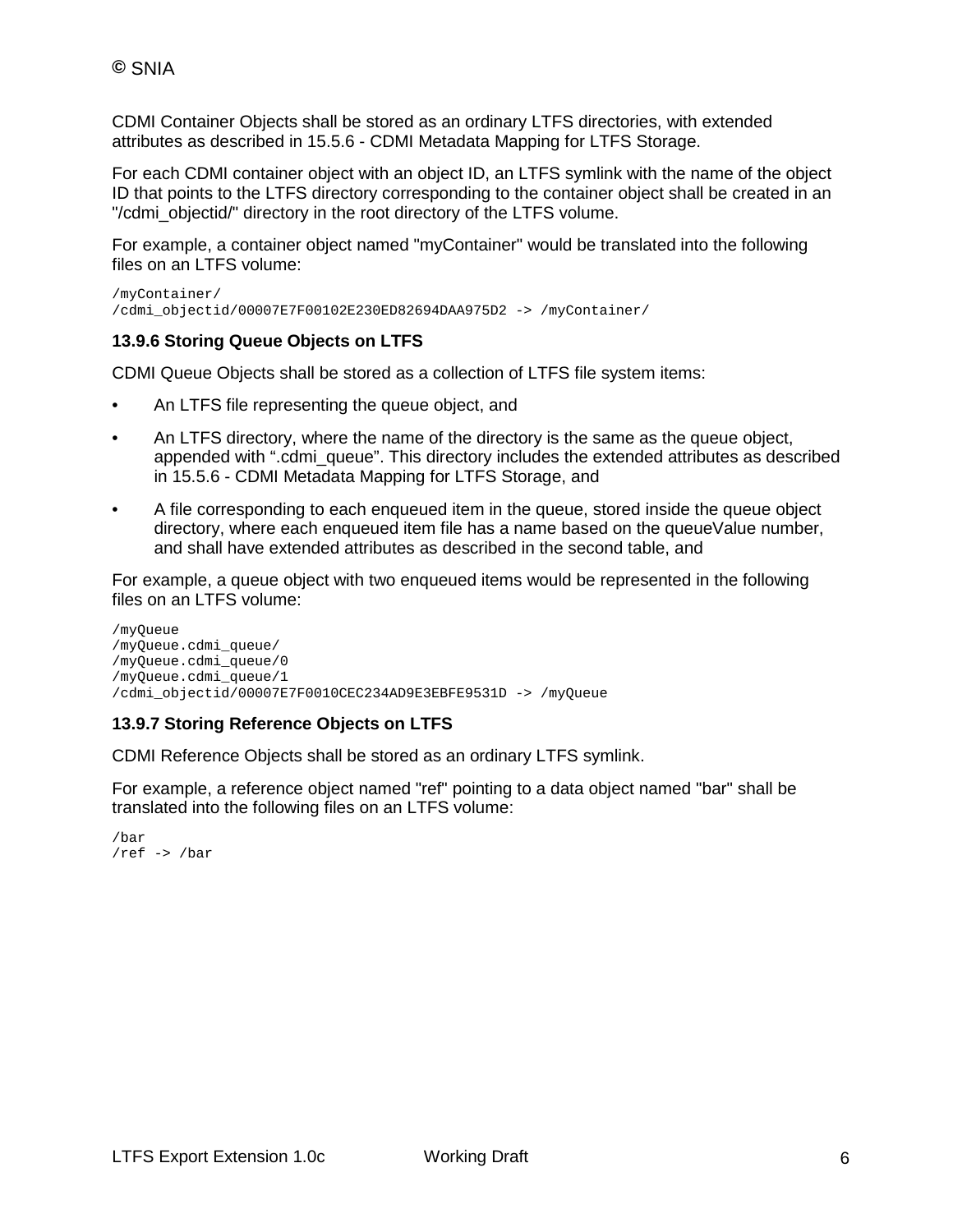#### **13.9.7 Storing Object Fields on LTFS**

CDMI Fields are stored as LTFS extended attributes according to the following table:

| Object Type          | <u> Data Object</u> | <u>Versioned Data</u><br>Object Symlink | Versioned Data Object Directory | Versioned Data Object Version | Container Object | Queue Object | Queue Directory | Queue Item | Reference Object | <b>LTFS Storage Location</b>                                                                                                                                                  |
|----------------------|---------------------|-----------------------------------------|---------------------------------|-------------------------------|------------------|--------------|-----------------|------------|------------------|-------------------------------------------------------------------------------------------------------------------------------------------------------------------------------|
| objectType           |                     |                                         |                                 |                               |                  |              |                 |            |                  | Derived from the LTFS element type:<br>file, directory or symlink                                                                                                             |
| objectID             | X                   |                                         | X                               | X                             | X                | X            |                 |            |                  | Stored as a UTF-8 string containing the<br>CDMI object ID in the LTFS extended<br>attribute ltfs.vendor.cdmi.objectid                                                         |
| objectName           | X                   | X                                       |                                 |                               | X                | X            |                 |            | X.               | Derived from the name of the specific<br>LTFS element (file, directory or symlink)                                                                                            |
| parentURI            | X                   |                                         | X                               | X                             | X                | X            |                 |            |                  | Derived from a concatenation of LTFS<br>directory names separated by the<br>character '/', which represents the<br>position of the object in the LTFS<br>directory structure. |
| parentID             | X                   |                                         | X                               |                               | X                | X            |                 |            |                  | Stored as the LTFS extended attribute<br>Itfs.vendor.cdmi.objectid in the parent<br>directory                                                                                 |
| parentID             |                     |                                         |                                 | X                             |                  |              |                 |            |                  | Stored as a UTF-8 string containing a<br>CDMI object ID in the LTFS extended<br>attribute ltfs.vendor.cdmi.parentid                                                           |
| domainURI            | Χ                   |                                         |                                 | X                             | X                | X            |                 |            |                  | Stored as a UTF-8 string containg a<br>domain URI in the LTFS extended<br>attribute ltfs.vendor.cdmi.domainURI                                                                |
| mimetype             | X                   |                                         |                                 | X                             |                  |              |                 | X          |                  | Stored as a UTF-8 string containg the<br>mime type in the LTFS extended<br>attribute ltfs.vendor.cdmi.mimetype                                                                |
| metadata<br>(header) | X                   |                                         |                                 | X                             | X                | X            |                 |            |                  | Stored as header/value JSON strings in<br>the LTFS extended attribute<br>ltfs.vendor.cdmi.x-meta                                                                              |

#### Table 112 – CDMI Fields to LTFS Extended Attribute Mapping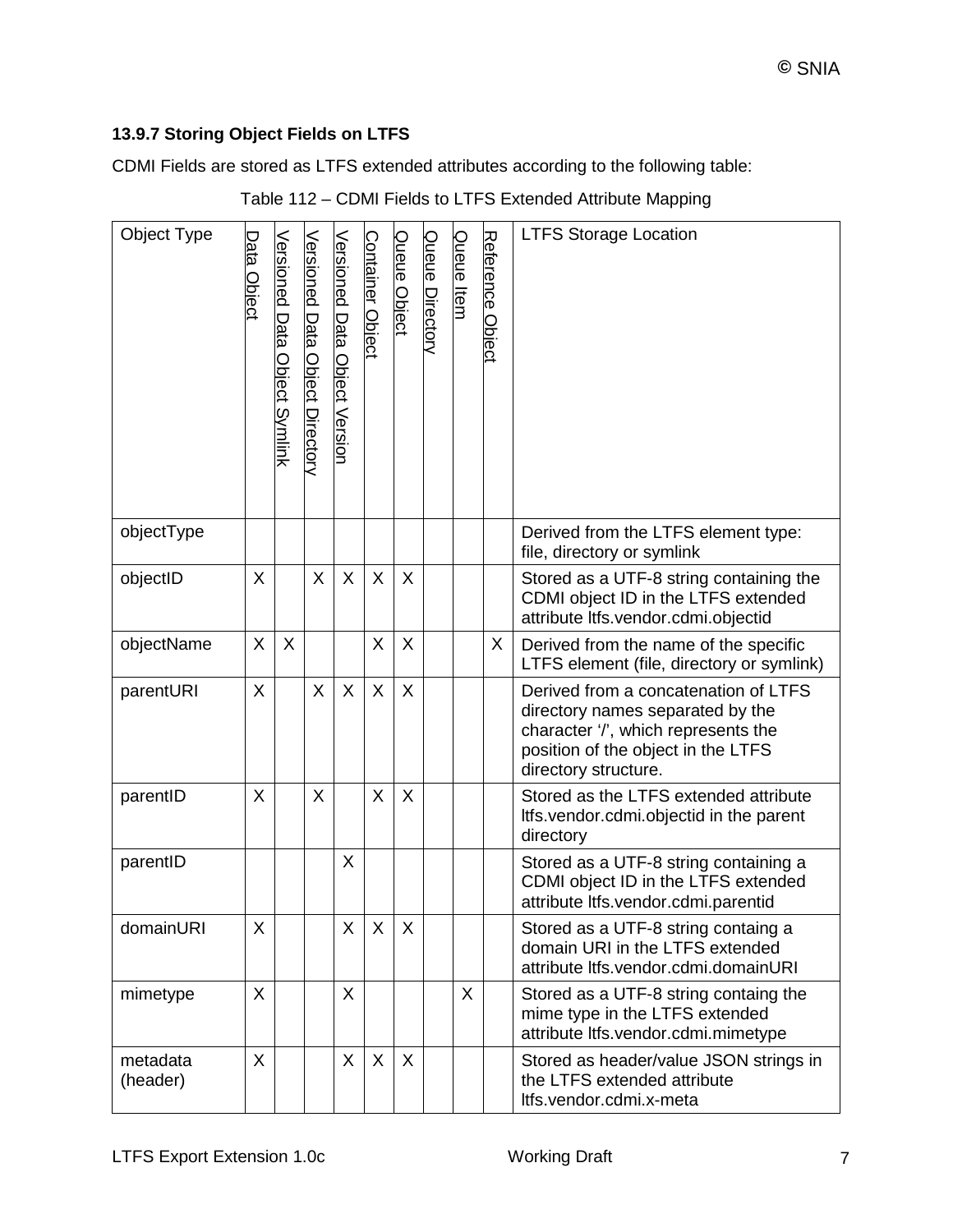| Metadata<br>(extended)    | X | X | X | $\times$ |   | Stored as CDMI metadata JSON in the<br><b>LTFS extended attribute</b><br>Itfs.vendor.cdmi.metadata<br>Refer to table 113 for specific metadata<br>mapping. |
|---------------------------|---|---|---|----------|---|------------------------------------------------------------------------------------------------------------------------------------------------------------|
| valuerange                | X | Χ |   |          | Χ | Derived from the LTFS file size                                                                                                                            |
| valuetransfer<br>encoding | X | X |   |          | X | Stored as a UTF-8 string in the LTFS<br>extended attribute<br>Itfs.vendor.cdmi.valuetransferencoding                                                       |
| value                     | Χ | Χ |   |          | Χ | Derived from the LTFS file content                                                                                                                         |

A list of valid CDMI Domains are not transported via LTFS, and must be mapped by the storage system.

#### **13.9.8 Storing Object Metadata on LTFS**

CDMI metadata is stored as LTFS extended attributes according to the following table:

| Metadata Item | <u>Data Object</u> | Versioned<br>Data<br>Object Symlink | <b>Versioned Data Object Directory</b> | Versioned Data Object Version | <b>Container Object</b> | Queue Object | Queue Directory | Queue Item | Reference Object | <b>LTFS Storage Location</b>                                                          |
|---------------|--------------------|-------------------------------------|----------------------------------------|-------------------------------|-------------------------|--------------|-----------------|------------|------------------|---------------------------------------------------------------------------------------|
| cdmi acl      | X                  |                                     | X                                      | X                             | X                       | $\sf X$      | X               | $\sf X$    |                  | Stored as a standard LTFS ACL<br>metadata (Itfs.permissions.nfsv4acl)                 |
| cdmi_size     | X                  |                                     |                                        | X                             |                         |              |                 | X          |                  | Derived from the LTFS file length                                                     |
| cdmi_ctime    | X                  |                                     | X                                      | X                             | X                       | X            | X               | X          |                  | Stored as standard LTFS object<br>metadata (Itfs.createTime)                          |
| cdmi_atime    | X                  |                                     | X                                      | X                             | X                       | $\sf X$      | X               | $\sf X$    |                  | Stored as standard LTFS object<br>metadata (Itfs.accessTime)                          |
| cdmi_mtime    | X                  |                                     | X                                      | X                             | X                       | X            | $\sf X$         | X          |                  | Stored as standard LTFS object<br>metadata (Itfs.modifyTime)                          |
| cdmi_acount   | X                  |                                     | X                                      | X                             | X                       | X            | $\mathsf{X}$    | X          |                  | Stored as a UTF-8 string in the LTFS<br>extended attribute<br>Itfs.vendor.cdmi.acount |
| cdmi mcount   | X                  |                                     | X                                      | X                             | X                       | X            | X               | X          |                  | Stored as a UTF-8 string in the LTFS                                                  |

Table 113 – CDMI Metadata to LTFS Extended Attribute Mapping